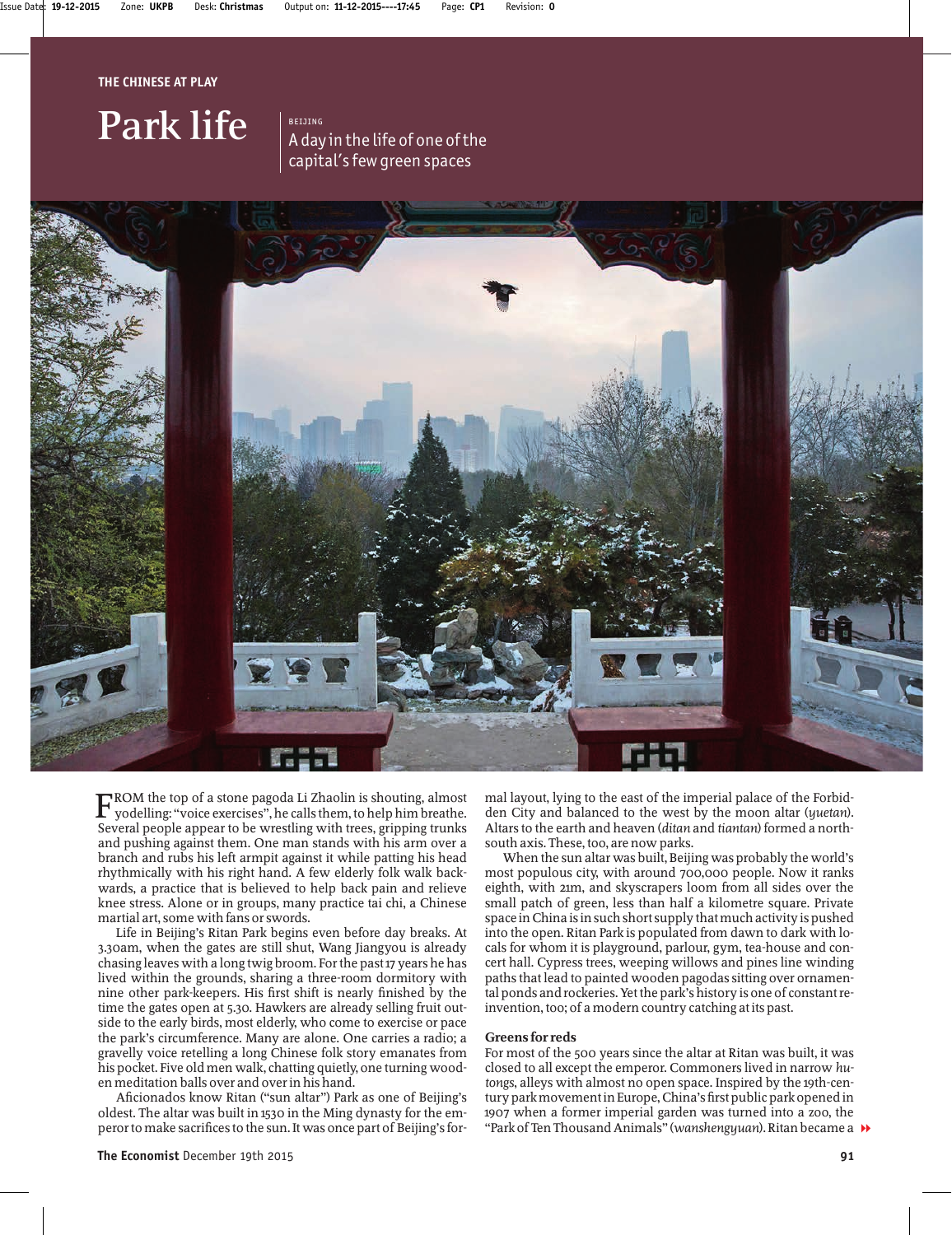# **THE CHINESE AT PLAY**

public park only in 1956, part of a socialist <sup>2</sup> *Private space is* vision of opening up formerly proscribed land to the masses.

The authorities demolished walls, repaved the sacrificial area for dancing and later removed it altogether. They planted trees to "green the motherland", only promptly to replace many with nearly 10,000 "productive" fruit trees. In 1965 lawns were laid to "let no bare earth face the sky". Just months later the Cultural Revolution exploded, and the anti-communist "revisionist's poisonous grass" was dug up. At one point the parkbecame a military barracks.

*in such short supply in Beijing that much activity is pushed into the open*



ers were reopened, with a conscious effort to incorporate apparently traditional Chinese designs, such as miniature stylised landscapes. A mural near the southern tip, "Sacrificing to the Sun", depicts an invented history: female dancers dominate it, though women were banned from imperial altars; the emperor wears clothes from the wrong dynasty. As China's economy started to gearup, so Ritan became more commercial: it charged an entrance fee and, for a while, hosted attractions such as a roller-skating rink and even a children's spaceship ride. But these closed as it became a place to preserve a supposedly traditional culture—albeit one that was newly invented.

In the 1950s belching factories populated this part of Beijing. These have all moved or shut now, replaced with foreign embassies, a shopping mall known for exhibiting avant-garde art alongside high fashion, and some of the world's priciest flats. But many former factory workers remain in state-provided housing, and it is they who cram life into the park. Over the course of any day almost every corner has multiple uses. Only the recently rebuilt altar, nowenclosed byred walls, remainsoff-limits, still closed to the masses after nearly half a millennium.

#### **The mass line**

By 7.30am the north end of the park is covered with poems. A dozen people watch as a man dips a giant calligraphy brush into a bucket of water before writing in the dust. A 61-year-old accountant, he comes here every morning before work. Yesterday he copied six-character poems; today's selection includes Ming stanzas.

At this time of day most exercise is individual or confined to a dozen people at most. But for ten minutes from 8am, the park's north-east corner rings with the voice of 82-year-old Guo Baomu, a charismatic former chauffeur with a baseball cap and microphone, who counts as around 70 people pat their thighs 30 times, then their knees, shoulders, backs and heads. The session closes with a shouted "Be happy!" and Mr Guo goes off to breakfast.

Like much park activity, Mr Guo's is based on the principles of traditional Chinese medicine, which isenjoyinga resurgence. Chinese medicine sees disease as a product of troubled interaction between different parts of the body. *Qi*—life energy or life force must flow freely through it, hence the patting, which is believed to unblockthe body's"meridians", orpassageways. Otherpeople do handstands to "make the blood flow backwards"; some use public back-massage machines to help circulation. Towards the centre of the parka man is teaching"natural yoga". He says he can diagnose people's maladies simply by touching their heads.

Urban parks are among the few places in China where people can engage in such activity. They are a haven where older and retired Chinese can socialise or exercise, and a rare zone of flat land for wheelchairs in cities with bumpy kerbs and giant roads. There are more gyms now, but they are pricey. Most Beijingers live in tiny apartments without gardens, often three generations together. But the provision of green space has failed to keep pace with massive



urban expansion—which is not yet over. Half the country's population—around 700 million people—alreadylive in urban areas; by 2030 about a billion will. Individuals now have control of their spare time, as they did not under Mao, yet many have little to do. Most women retire at 50 and men at 55 or 60, often with decades ofgood health remaining (life expectancy in Beijing is 82). Already one in six Chinese is over 60; by 2025 nearly one in four will be.

Public parks everywhere have their private aspects, providing a chance to escape prying eyes in occasional secluded spots. In China public displays of affection between adults are still rare: couples occasionally hold hands but never kiss in public. So, unlike park-life in other countries, there are no signs of secret sexual liaisons in Ritan, nor of drug-takers or drinkers.

But behaviour that many other societies consider private is public here: amateur singing, dancing, massage, even sleeping. By 9.15am most of the calligraphy at the northern end of Ritan has dried up and 12 dancers are strutting between the flower beds to "Xiao Pingguo" (Little Apple), a popular catchy tune. The leader (and radio owner), Ms Luo, wears a flowery sweatshirt adorned with "Love and Peace" in English. She learned the steps on the internet; now her crew is practising to smash a Guinness world record for 30,000 people dancing to the same song at once.

Some parts of the park are almost silent; others are crowded with competing groups. Towards the centre, members of a folkdance troupe swirl broad red ribbons to "The Good Children of China", a schmaltzy song about nationalistic heroes, under fierce instruction from their permed, bespectacled leader. The plinkplonk nearly drowns out a nearby melody: two people learning the *hulusi*, a recorder-like instrument with a gourd at the top, originally from south-west China. Their instructor, a graceful man in a blue zip-up top, is teaching them "Marriage Vows", a melody from a 1950s film score, the music hooked on the tree with a nail and written in Chinese musical notation, where numbers rather than a five-line stave are used to represent the notes.

Little of this music or dancing is remotely sexual, or even sensual. Most dancers repeat a fixed set of moves without personal interpretation. Ritan's ballroom dancers, however, are a little different. Each couple does its own thing: some waltz gently back and forth while others twirl and dip; some are male-female pairs and others two women. Occasionally a man practises a step off to the side, his hands out wide for an imaginary partner. A nearby tree is adorned with coats and bags, to stop them touching the dirty ground.

Li Ruifen, a 53-year-old woman dressed in a green US army shirt, has been dancing here for the past three months with Min Baozhen, a man with boot-polish-black hair. As they waltz his palm is square on her upper back while she holds only the side of her hand to his; her face is impassive. Both are divorced; Ms Li is retired and lives with her son and his family. They dance for a few hours every morning and then again in the evening.

There is no clear division between performance and practice.  $\rightarrow$